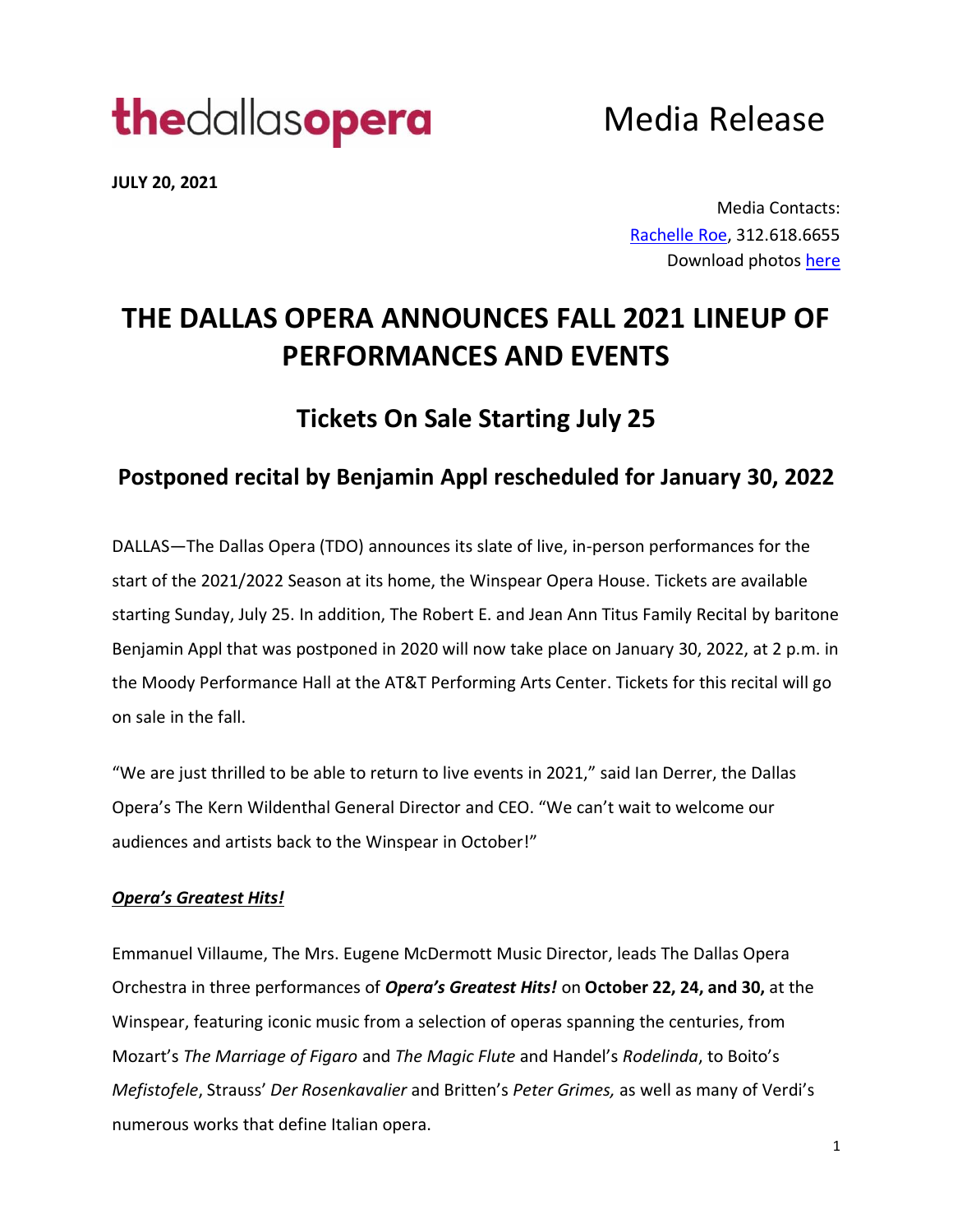Sopranos Maria Agresta, Kathryn Lewek, Ewa Płonka, and Lauren Snouffer; countertenor Ariyeh Nussbaum Cohen; tenor Gregory Kunde; baritone Gabriele Viviani; and bass-baritones Mark Doss and Michael Sumuel comprise the distinguished cast for all three performances. *Opera's Greatest Hits!* is sponsored by Texas Instruments. Tickets (\$19 - \$150).

#### **The Dallas Opera National Vocal Competition**

On **Friday, October 29**, **at 7:30 p.m.,** The Dallas Opera presents the final round of its 31st Vocal Competition, sponsored by The Dallas Opera Guild at the Winspear Opera House. Finalists in the competition will be accompanied by The Dallas Opera Orchestra and led by Music Director Emmanuel Villaume. Finalists will be selected by a distinguished panel of judges, chaired by The Dallas Opera's Artistic Consultant David Lomelí and including Maestro Villaume; Afton Battle, General Director of Fort Worth Opera; Christina Scheppelmann, General Director of Seattle Opera; Jean Kellogg, Executive Director of the Merola Program; and Brian Zeger, Artistic Director of the Marcus Vocal Arts Department at The Juilliard School.

"One of my favorite parts of participating in this competition is showcasing young and rising talent," said Music Director Emmanuel Villaume, "particularly when an unexpected moment happens and fills us all with a sense of discovery." He continued, "These gifted singers are the artists of tomorrow, and it gives me great pride that they may get their start here at The Dallas Opera as part of this competition."

The competition is open to applicants aged 18-34 from all U.S states and territories, including international students attending American colleges, universities, and music conservatories. Also eligible are active members of any young artist program associated with an American opera company. Winners receive cash prizes, as well as the opportunity to perform with a major orchestra and a world-class conductor. Preliminary and semi-final rounds are held privately. This year's event is co-chaired by Guild members Jana and Mac Irwin to honor the memories of Cecile Bonte and Connie Klemow, who were longtime leaders of The Dallas Opera Guild and enthusiastic supporters of The Dallas Opera's young artist development programs. Tickets: \$10, general admission.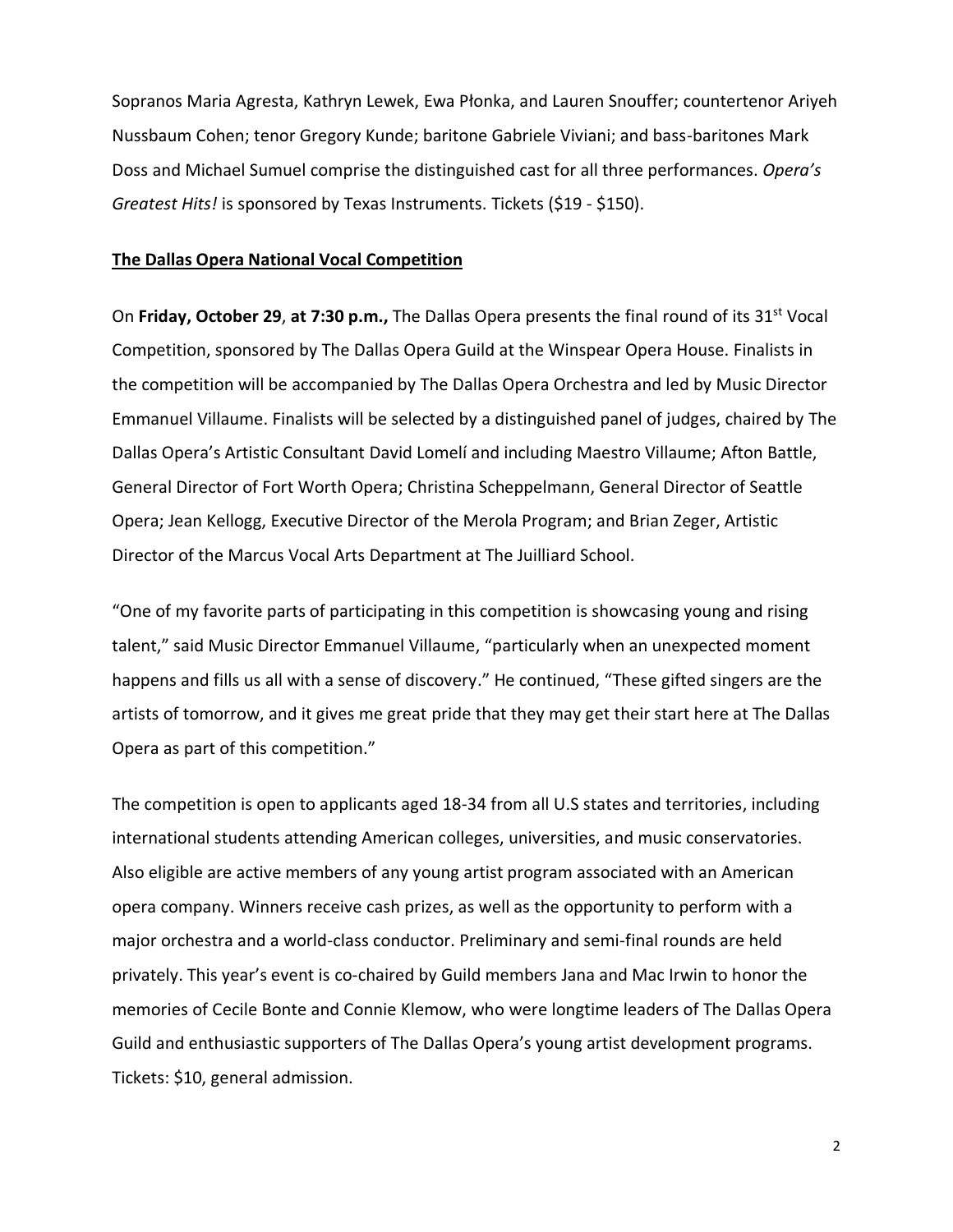#### **Hart Institute for Women Conductors Showcase Concert**

On **Saturday, November 6, at 7:30 p.m.** The Dallas Opera presents the Hart Institute for Women Conductors Showcase Concert, featuring the participants from the virtual Institute in February 2021. The Dallas Opera Orchestra will be led by seven of the opera world's rising young conductors—Yeo Ryeong Ahn (South Korea), Christine Brandes (USA), Michelle Di Russo (Argentina), Barbara Dragan (Poland), Chelsea Gallo (USA), Elinor Rufeizen (Israel), and Susannah Wapshott (UK)—in an evening of opera favorites at the Winspear, sung by some of the area's top young singers.

Launched in 2015, TDO's Hart Institute is one of the only programs of its kind in the world. Now in its sixth year, more than 37 women conductors from 40 nations have been trained, advised, and supported by this extraordinary initiative. This concert is the grand finale of an intensive two-week residency, which, while partially virtual this year, included working with some of today's most renowned conductors, artistic advisers, and opera leadership. 2021 program naming support generously funded by Linda and Mitch Hart with additional annual support provided by Martha McCarty Wells, The Andrew W. Mellon Foundation, Betty and Steve Suellentrop, Texas Women's Foundation, and Jenifer and Peter Flynn. Tickets: \$15-\$50.

Tickets go on sale to the general public on July 25 for all Fall events at [dallasopera.org](http://www.dallasopera.org/) or via phone at 214.443.1000. Subscribers receive a 15% discount off the single ticket price for *Opera's Greatest Hits!* Anyone purchasing before August 2 will have the \$10 per-order service fee waived. Visi[t dallasopera.org](http://www.dallasopera.org/) for more information.

The Winspear Opera House will operate at full capacity in the Fall of 2021. Masks are recommended for unvaccinated patrons unless they are dining. Protocols may change; ticket purchase acknowledges consent to the AT&T Performing Arts Center's Code of Conduct and safety policies for masking and social distancing. Patrons should check [attpac.org/your-visit/](http://www.attpac.org/your-visit/) for the latest information.

#### **Funding Credits**

*Opera's Greatest Hits!* is sponsored by Texas Instruments.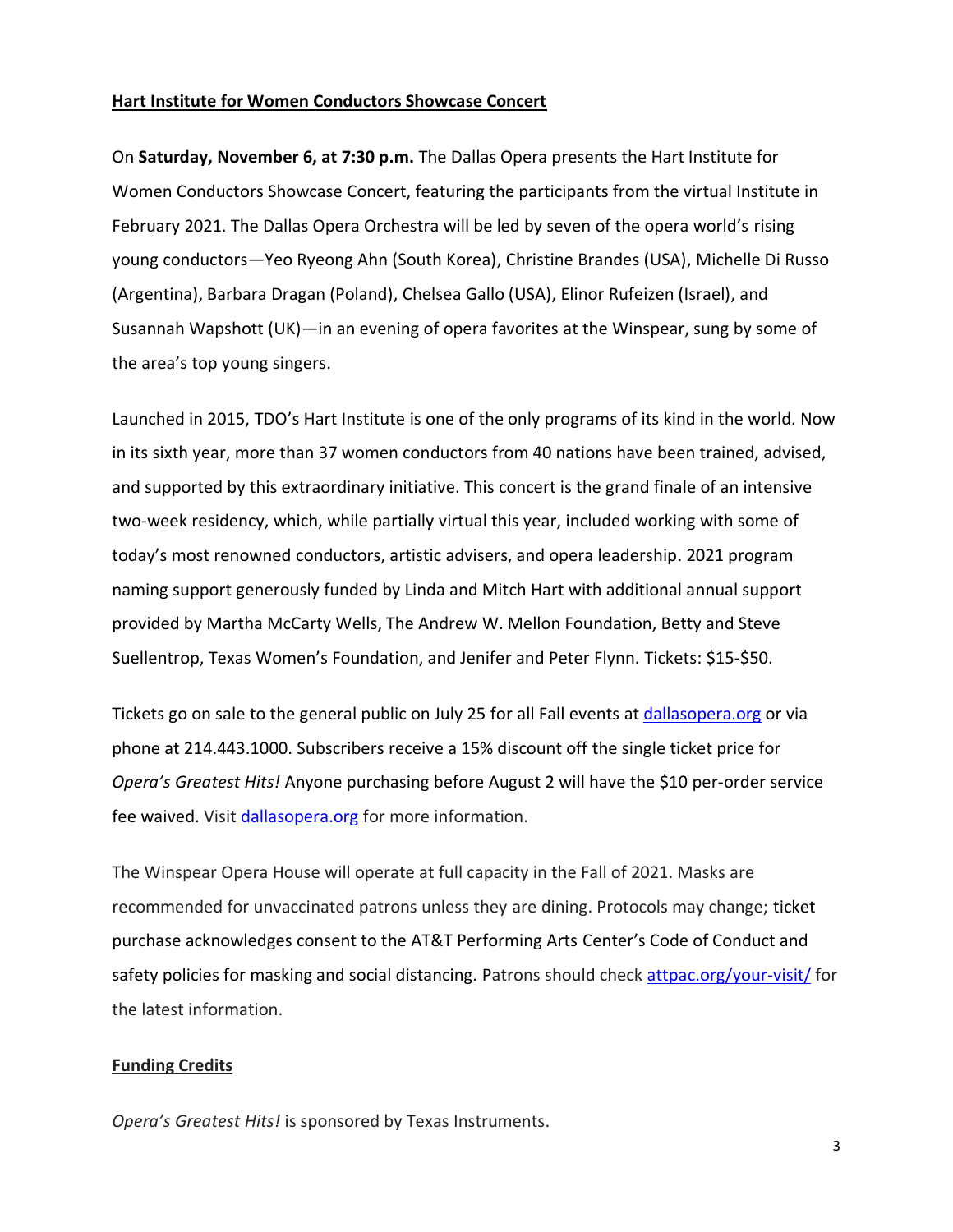The Dallas Opera National Vocal Competition is sponsored by The Dallas Opera Guild in memory of Cecile Bonte and Connie Klemow.

The Dallas Opera Hart Institute for Women Conductors is sponsored by Linda and Mitch Hart,

Martha McCarty Wells, The Andrew W. Mellon Foundation, Betty and Steve Suellentrop, Texas

Women's Foundation, and Jenifer and Peter Flyn.

January 30 performance by Benjamin Appl made possible by Robert E. and Jean Ann Titus.

#### **ABOUT THE DALLAS OPERA**

 $\sim\sim\sim$ 

One of the leading opera companies in the country, The Dallas Opera has an extraordinary legacy of world-class productions and thrilling premieres featuring the greatest operatic artists of our time. Inaugurated in 1957 with a concert featuring the incomparable Maria Callas, TDO is known for the notable U.S. debuts of a host of legendary artists including Plácido Domingo, Dame Joan Sutherland, Jon Vickers, Franco Zeffirelli, and Sir David McVicar. The company has long been an industry leader and innovator through groundbreaking initiatives including the Hart Institute for Women Conductors, TDO Network, free public simulcasts, acclaimed art song recitals, the national vocal competition, special concerts, and outstanding family and award-winning education programs. TDO's home is the Margot and Bill Winspear Opera House, a jewel in the Dallas Arts District. As one of the largest performing arts employers in North Texas, TDO is proudly committed to diversity, both onstage and off, and is a major contributor to the economic vitality and international cultural reputation of this region.

#### **SEASON SPONSOR**

#### **Mary Anne Cree, in Memory of Rosine Smith Sammons**

The Dallas Opera is supported, in part, by funds from: the **City of Dallas Office of Arts and Culture**; the **Texas Commission on the Arts**; and the **National Endowment for the Arts (NEA)**.

> **American Airlines** is the official airline of The Dallas Opera. **Lexus** is the official vehicle of The Dallas Opera. Advertising support from *The Dallas Morning News*. The Dallas Opera is a proud member of **OPERA America.**

#### **CALENDAR EDITORS PLEASE NOTE:**

**Friday, October 22, at 7:30 p.m. Sunday, October 24, at 2:00 p.m. Saturday, October 30, at 7:30 p.m.** Winspear Opera House The Dallas Opera Orchestra Emmanuel Villaume, conductor Maria Agresta, Kathryn Lewek, Ewa Płonka, and Lauren Snouffer, sopranos Ariyeh Nussbaum Cohen, countertenor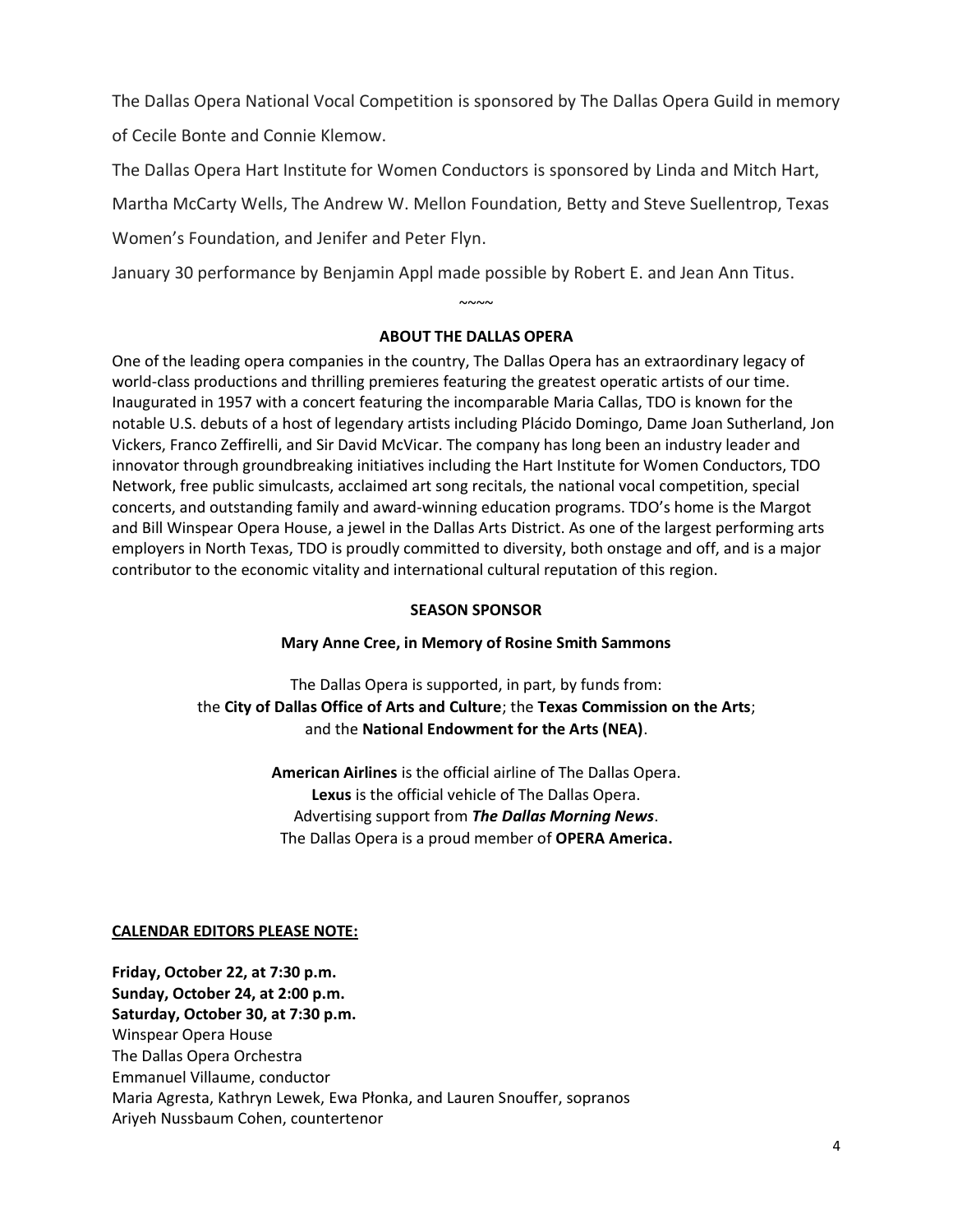Gregory Kunde, tenor Gabriele Viviani, baritone Mark Doss and Michael Sumuel, bass-baritones

#### *Opera's Greatest Hits!*

Program to include selections from:

| The Marriage of Figaro, The Magic Flute, Don Giovanni  |
|--------------------------------------------------------|
| Aida, Rigoletto, Macbeth, Un ballo in Maschera, Otello |
| Mefistofele                                            |
| Der Rosenkavalier                                      |
| Agrippina, Rodelinda                                   |
| Peter Grimes                                           |
| Andrea Chénier                                         |
| Turandot                                               |
|                                                        |

Tickets: \$15-\$150. Reserved seating.

#### **Friday, October 29, at 7:30 p.m.**

Winspear Opera House The Dallas Opera Orchestra Emmanuel Villaume, conductor The Dallas Opera National Vocal Competition, Final Round

Participants to be announced.

Tickets: \$10. General Admission seating.

#### **Saturday, November 6 at 7:30 p.m.**

Hart Institute for Women Conductors Showcase Concert The Dallas Opera Orchestra Conductors: Yeo Ryeong Ahn (South Korea) Christine Brandes (USA) Michelle Di Russo (Argentina) Barbara Dragan (Poland) Chelsea Gallo (USA) Elinor Rufeizen (Israel) Susannah Wapshott (UK)

Program TBA

Tickets: \$15-\$50. Reserved seating.